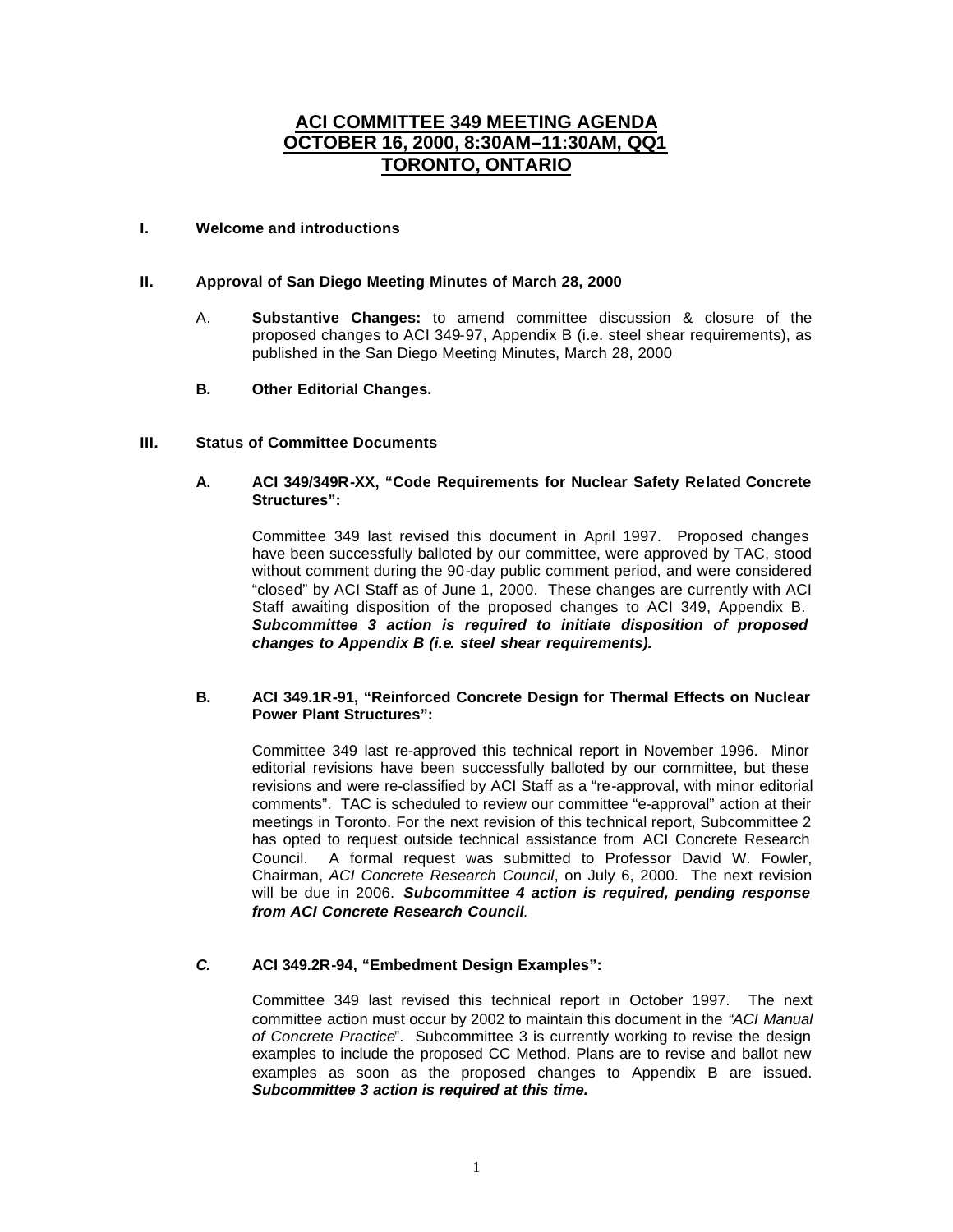#### **D. ACI 349.3R-96, "Evaluation of Existing Nuclear Safety Related Concrete Structures":**

Committee 349 first issued this technical report in January 1996. Proposed changes have been balloted by the committee and sent onto TAC for review at their meetings in Toronto. *Subcommittee 1 action is required, pending TAC comments.*

#### **E. ACI 349.4R-XX, "Guidelines for the Design of Low-Level and High-Level Waste Repository Structures":**

This technical report has been under discussion by Subcommittee 4 since 1991. A joint venture with Committee 229 is currently in progress. A half-day joint technical session, with Committee 229, has been scheduled for the ACI 2001 Fall Convention in Dallas, TX. A *Call for Papers* has been published in the August and September issues of *Concrete International*. No firm date has been set for the completion of this state-of-the-art report. *Subcommittee 4 action is required at this time.* 

# **F. ACI 349.5R-XX, "Methodology for Capacity-Side Fragility Analyses":**

This technical report has been under discussion, by Subcommittee 2, since March 1995. Subcommittee 2 has opted to request outside technical assistance from the ACI Concrete Research Council. A request was submitted to Professor David W. Fowler, Chairman, *ACI Concrete Research Council*, on July 6, 2000. *Subcommittee 4 action is required, pending response from ACI Concrete Research Council.*

# **IV. Subcommittee Reports**

- **A. Subcommittee 1**
- **1. Status of Committee Letter Ballot for ACI 349/349R-97,** Chapters 1-6 & 20, to address new revisions in ACI 318-99
- **2. New Business**
- **B. Subcommittee 2**
- **1. Status of Committee Letter Ballot for ACI 349/349R-979,** Chapters 7-11, 13-19, 21 & Appendices A, C, D & E, to address new revisions in ACI 318-99
- **2. Status of Technical Report, ACI 349.5R-XX**